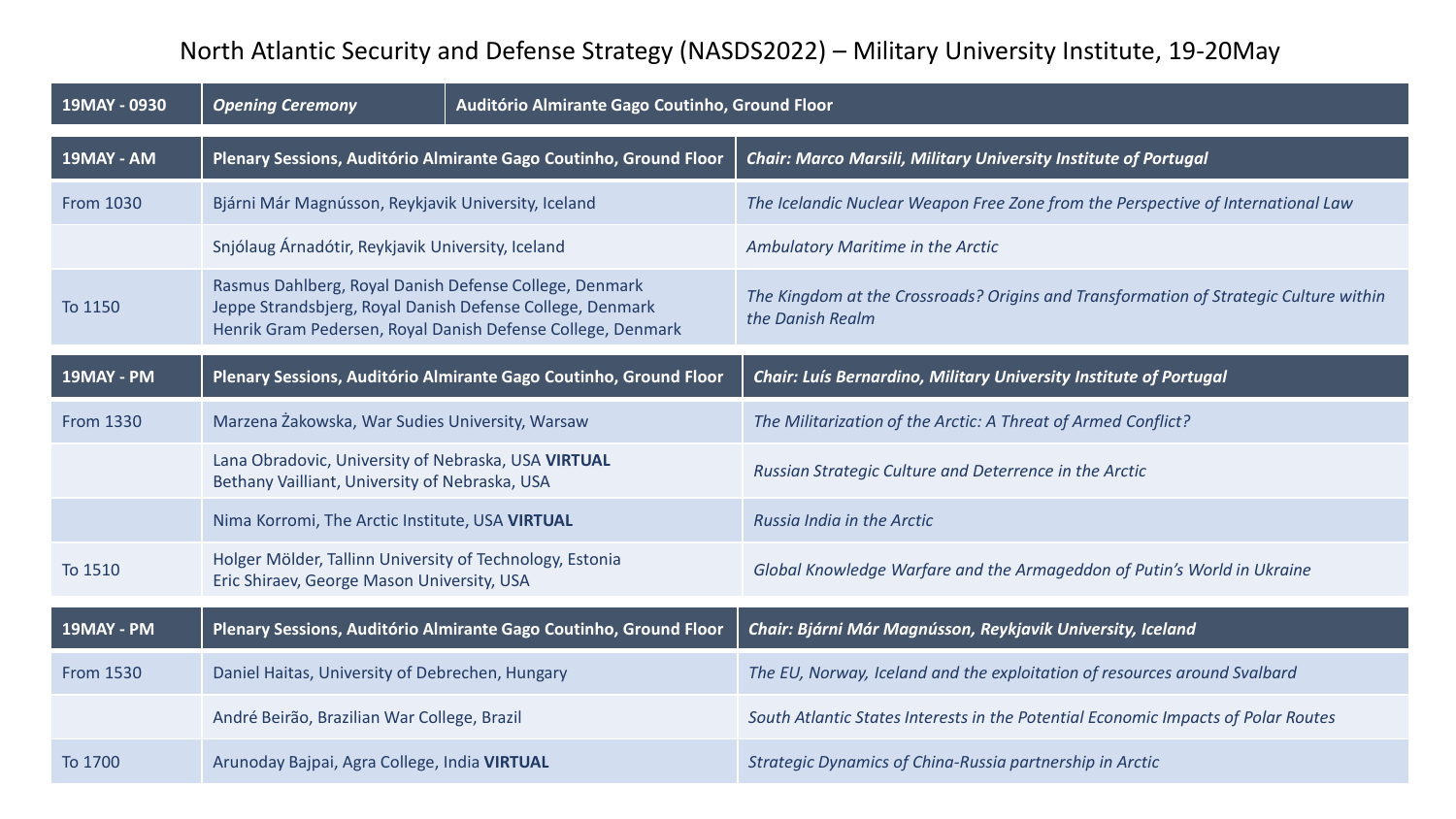## North Atlantic Security and Defense Strategy (NASDS2022) – Military University Institute, 19-20May

| 20MAY - AM       | Parallel Sessions, Auditório Almirante Gago Coutinho, Ground Floor                                |  | Chair: Snjólaug Árnadóttir, Reykjavik University, Iceland                                                     |
|------------------|---------------------------------------------------------------------------------------------------|--|---------------------------------------------------------------------------------------------------------------|
| <b>From 0900</b> | Simi Mehta, Impact and Policy Research Institute, India VIRTUAL                                   |  | The Role of India as an Observer in the Arctic Council                                                        |
|                  | Pablo Alonso-Rodriguez, Universidad Nacional de Educación a<br>Distancia - Spain                  |  | Economic implications of the existence of several players in the Arctic: from competition<br>to collaboration |
|                  | André Beirão, Brazilian War College, Brazil                                                       |  | Arctic States and their Continental Shelf claims out of Arctic: signals of singular position                  |
| To 1030          | Serhii Seheda, National Defence University of Ukraine VIRTUAL                                     |  | The Mutual Beneficial Cooperation should not become a slipknot                                                |
|                  | Parallel Sessions, Auditório General Câmara Pina, First Floor                                     |  |                                                                                                               |
| 20MAY - AM       |                                                                                                   |  | Chair: João Gil, Military University Institute of Portugal                                                    |
| <b>From 0900</b> | Mariana Penetra, Universidade de Coimbra                                                          |  | The Militarization of the Arctic Region - demonstration of capability or a Security Dilemma                   |
|                  | Saurabh Kumar, Jamia Millia Islamia, India VIRTUAL                                                |  | The Militarization of the Arctic Region                                                                       |
|                  | Franscesco Ancona, Università degli Studi Milano, Italy                                           |  | The Russian and NATO's Military build-up in the Arctic Region: Legal and Security Challenges                  |
| To 1030          | Elena-Alexandra Mazilu-Alexandrescu, Comunication and<br>Information Commandment, Romania VIRTUAL |  | The necessity of the process of modernization the human resources from the military system                    |